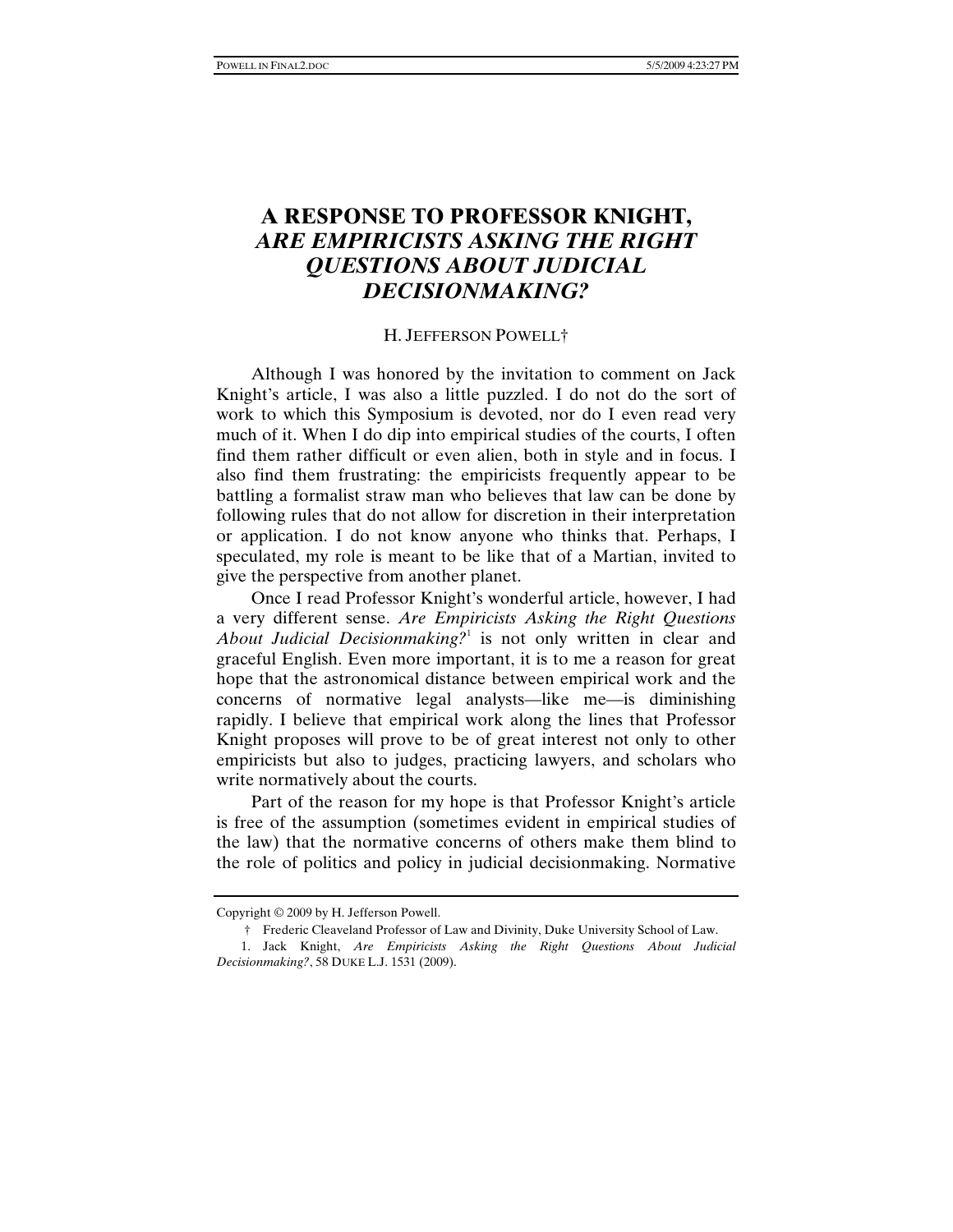analysts have long known that judicial decisionmaking often involves, and cannot exclude the influence of, considerations that go beyond the proverbial black-letter law. Take the famous essay by Judge Joseph Hutcheson, *The Judgment Intuitive: The Function of the*  "Hunch" in Judicial Decision.<sup>2</sup> Hutcheson was no foe of doctrinal analysis, but he argued vigorously that in practice the role of doctrine is not to exclude the personal convictions and inclinations of judges, but to provide them with the means of testing their intuitions about the best judgment against the concerns and results reached by other judges in other cases.<sup>3</sup> Hutcheson published the essay in 1929, but it sounds eerily like Judge Posner's description of judicial decisionmaking,<sup>4</sup> although Hutcheson could have benefitted from Professor Knight's more nuanced understanding.<sup>5</sup> To be sure, Hutcheson is often counted as a sort of legal realist, but his writing generally indicates that he was a perfectly orthodox lawyer of the generation that entered the profession about 1900. But if Hutcheson is not persausive, consider a bigger and much older figure. This is Chief Justice John Marshall, writing in 1807: "The judgment is so essentially influenced by the wishes, the affections, and the general theories of those by whom any political proposition is decided, that a contrariety of opinion on ... great constitutional question[s] might well have been expected."<sup>6</sup> So it is not news that one cannot describe judicial choices in drily formalistic terms, and Professor Knight does not think otherwise.<sup>7</sup>

Of course, if opinions are no longer thought to explain decisions the way a proof explains a proposition in Euclidean geometry, one

 <sup>2.</sup> Joseph C. Hutcheson, Jr., *The Judgment Intuitive: The Function of the "Hunch" in Judicial Decision*, 14 CORNELL L.Q. 274 (1929).

<sup>3</sup>*. Id.* at 285–88.

 <sup>4.</sup> RICHARD A. POSNER, HOW JUDGES THINK 84–85 (2008).

<sup>5</sup>*. See* Knight, *supra* note 1, at 1539–54 (interpreting Judge Posner's work to derive three sets of factors in judicial decisionmaking that serve as a background for assessing the success of empiricism).

 <sup>6. 5</sup> JOHN MARSHALL, THE LIFE OF GEORGE WASHINGTON 297 (1807).

 <sup>7.</sup> On a related point, Professor Knight understands that neither statistics nor game theory is necessary to understand that outcomes on collegial courts reflect the exigencies of multimember decisionmaking bodies. To cite Chief Justice Marshall once more, Professor G. Edward White's groundbreaking examination of the internal workings of Marshall's Court illustrates these points and Marshall's acute awareness of them. G. EDWARD WHITE, THE MARSHALL COURT AND CULTURAL CHANGE, 1815–1835, at 1 (1988) (providing "a detailed description of the Court's internal deliberations, the first effort to survey the Court's nonconstitutional cases between 1815 and 1835, and the first detailed investigation of the intellectual legal culture in which the Court's decisions were grounded").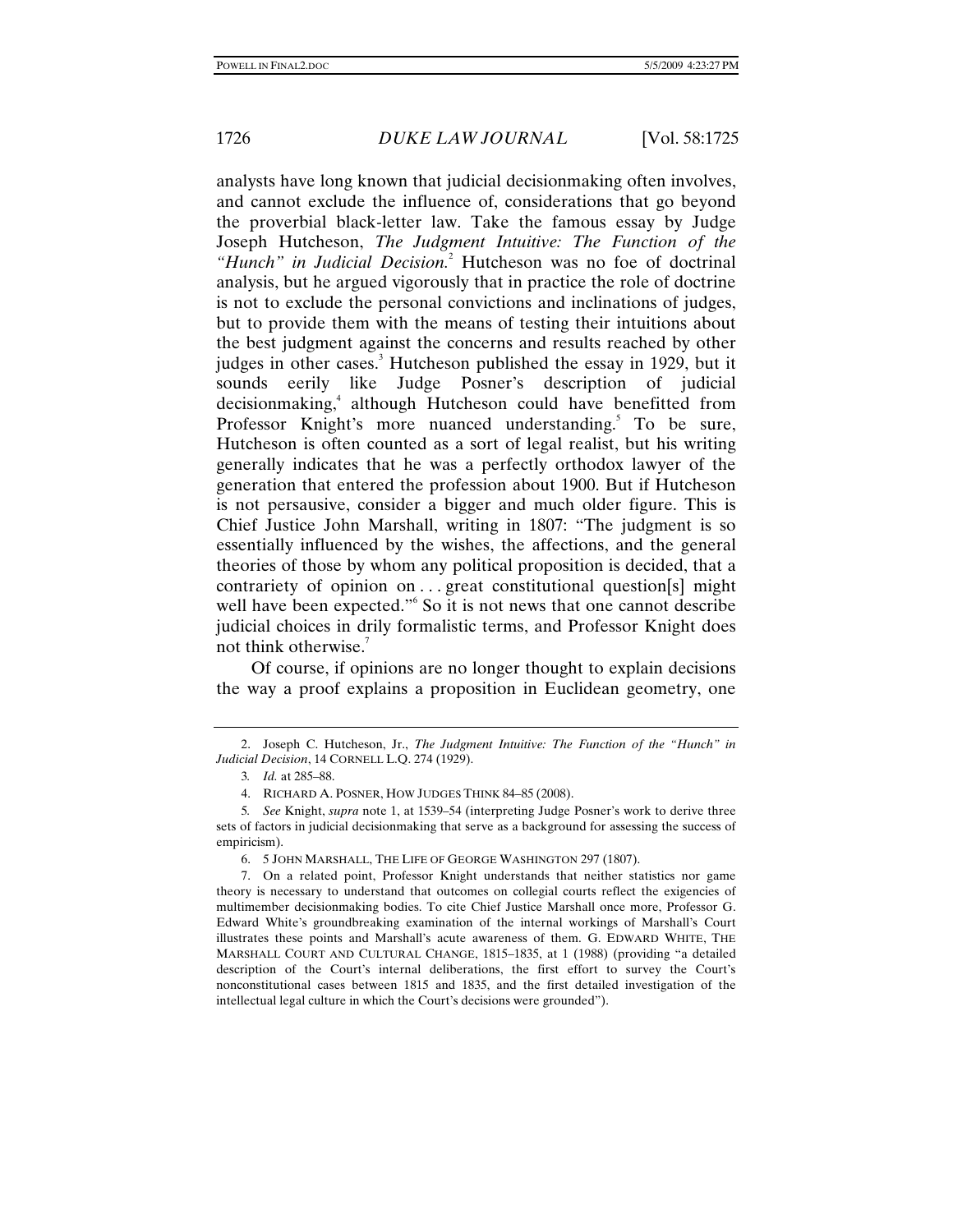might wonder why anyone bothers doing doctrinal work (other than as a species of advocacy) or, for that matter, why the practice of writing opinions even persists. Yet judges *do* continue to write opinions, and scholars (well, academic lawyers at any rate) continue to study what those opinions say. Professor Knight's article is so excitingly full of promise because it grapples with this reality. He, as I read him, is proposing in part that social scientists turn their formidable tools on opinion writing not to exorcise once more the formalist bogeyman but to deepen our understanding of what opinions do and how they do it . . . and, ultimately, how we evaluate  $i$ udges. $8$ 

Professor Knight is calling for an expansion of social science work in the first instance by moving beyond what has been a heavy emphasis on outcomes.<sup>9</sup> The form and content of the judicial opinion demand explicit analysis not for formalistic reasons but precisely because from a social scientist's perspective the work must be done if the scientist is to investigate the role of opinion writing as a justificatory practice, or the antecedent question of which factors actually affect decisions. Opinions are not epiphenomenal froth on a sea of political choices, but an essential part of the overall decisional process that deserves attention. Knight's exciting suggestion is that social scientists can advance this understanding of decisionmaking by developing "richer and more complex kinds of empirical evidence . . . . sufficient to adequately characterize substantive content, and yet satisfy the requirements of explanation in the social sciences."<sup>10</sup> Lawyers whose orientation is doctrinal, conceptual, or historical can give us a "richly detailed"<sup>11</sup> account of the substance of law, but social science rests in part on what Knight calls "the desire for generalization,"<sup>12</sup> "the identification of causal mechanisms that apply generally to specific social situations,"13 or, in the context of this Symposium, "the general causal framework in which judges change

<sup>8</sup>*. See* Knight, *supra* note 1, at 1553 ("[T]he normative assessment of judicial quality is best served by an analysis of matters of judicial reasoning and justificatory practice and not by studies of judicial motivation.").

<sup>9</sup>*. Id.* (encouraging "empirical social scientists [to] take up . . . a broader research focus on substantive content").

<sup>10</sup>*. Id.* at 1554.

<sup>11</sup>*. Id.* at 1555.

<sup>12</sup>*. Id.* at 1554.

<sup>13</sup>*. Id.*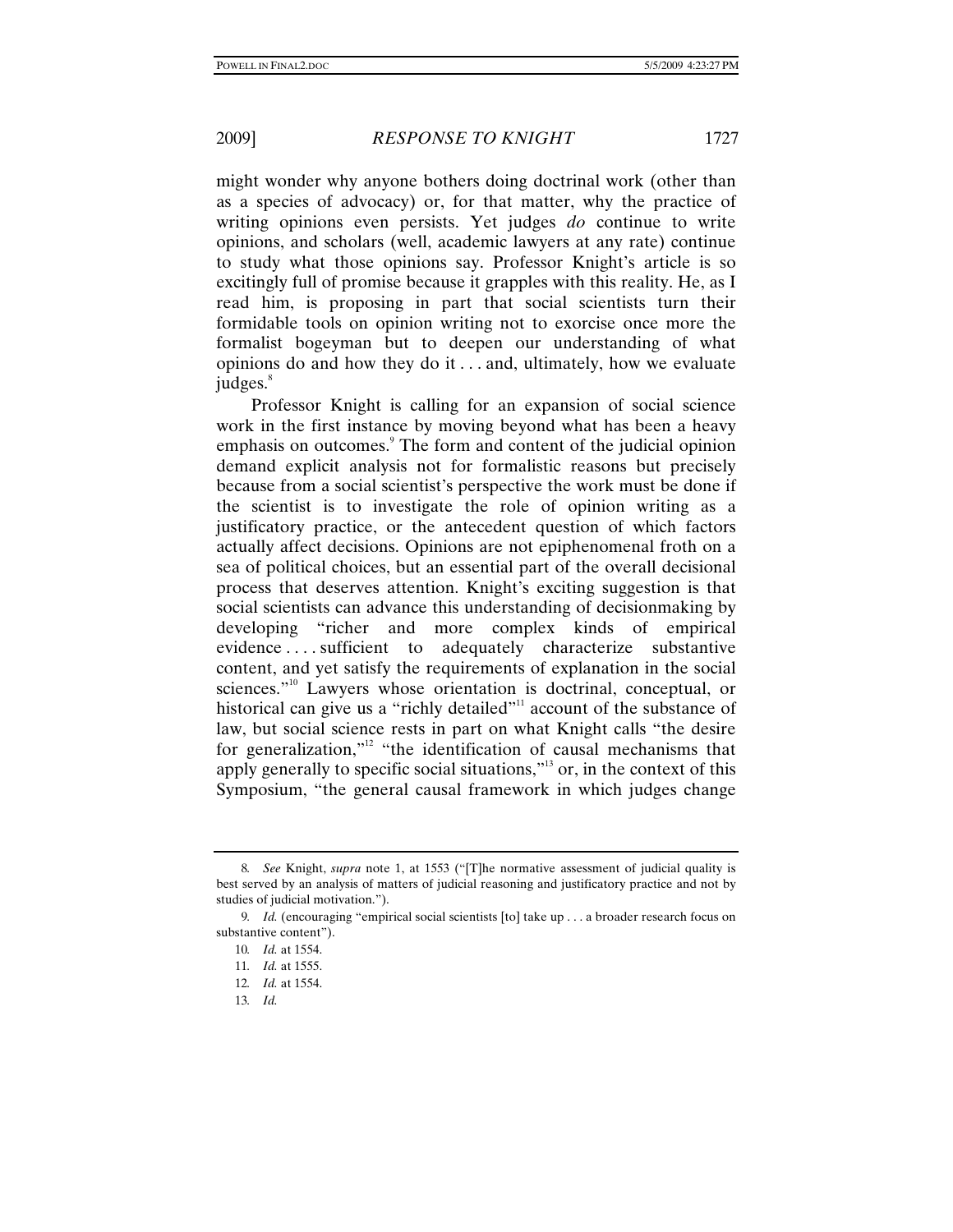and justify the law."<sup>14</sup> It is in their disciplined attention to this sort of explanation that Knight believes social scientists have a comparative advantage.<sup>15</sup> I think that he is right, and that research of the sort he proposes will be of great interest to those of us focused on normative issues—whether as judges, lawyers or scholars.

I do not have time to discuss Professor Knight's fascinating suggestions about how to execute this research agenda.<sup>16</sup> I have two quick thoughts. First, I suspect that he and others working in this vein may well find themselves in conversation with figures from the legal past such as Karl Llewellyn and, before Llewellyn, John Chipman Gray. Llewellyn lacked Professor Knight's far more sophisticated understanding of the problems of measurement, but his great book, *The Common Law Tradition*,<sup>17</sup> could be seen as a first and necessarily primitive effort to develop the tools for evaluating opinions that Knight is seeking. Llewellyn's discussion of judicial styles has more in common with Knight's concerns than with literary-critical approaches to law, and his resort to reading chronologically determined slices of particular courts' decisions was a recognizable effort at sampling. Although Gray did not use the tools of a modern social scientist, his study of *The Nature and Sources of the Law*<sup>18</sup> is still worth reading as a learned reflection on how to characterize the substantive content of opinions and the decisions they justify in a thoroughly empirical spirit of inquiry.

Second, I believe that executive branch legal decisionmaking is an area that cries out for study along Professor Knight's lines. The problem there, to be sure, is not that people are tempted to think of decisionmaking in overly formalistic ways (as with the courts) but that many assume that there is nothing at play but politics in the crudest sense. I am quite sure that assumption is overly simple, but at this point there is simply no framework for describing executive practice. The sort of investigation into judicial opinions that Knight proposes

<sup>14</sup>*. Id.* at 1555.

<sup>15</sup>*. Id.*

<sup>16</sup>*. See id.* at 1554, 1555 ("Any adequate analysis of the crafting of judicial opinions would require at least two kinds of measurement: (1) a measure of the substantive content of the law and (2) measures of the sources of justification and, thus, of new law . . . . [as measured by factors like] precedents, constitutional provisions, statutes, administrative regulations, legislative history, generally accepted social practices (e.g., in the commercial law area), social norms and basic values on which there is a social consensus in the community.").

 <sup>17.</sup> KARL N. LLEWELLYN, THE COMMON LAW TRADITION: DECIDING APPEALS (1960).

 <sup>18.</sup> JOHN CHIPMAN GRAY, THE NATURE AND SOURCES OF THE LAW (1909).